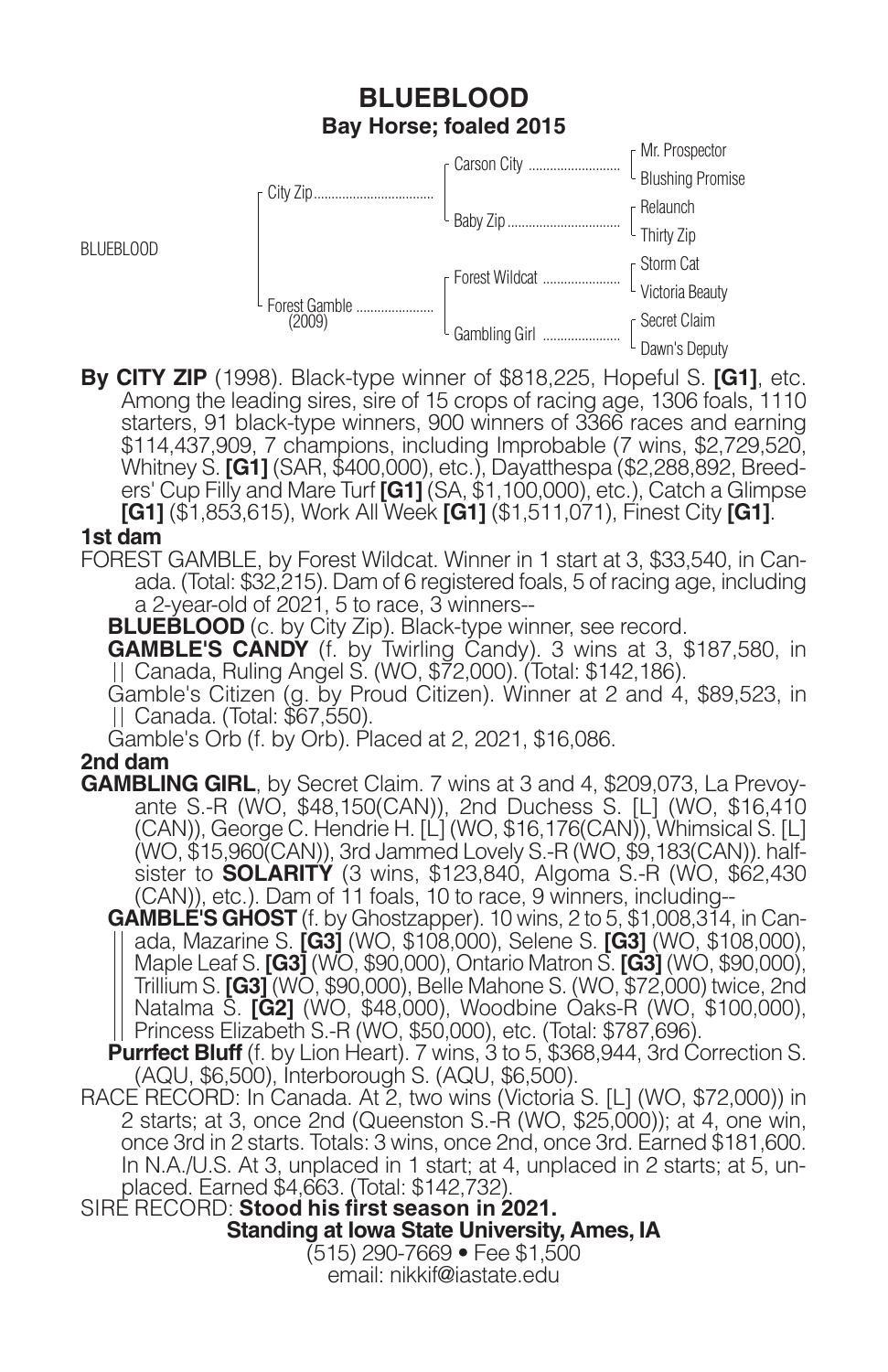## **JAFMIL Dark Bay or Brown Horse; foaled 2008**



**By DISTORTED HUMOR** (1993). Black-type winner of \$769,964, Commonwealth Breeders' Cup S. **[G2]**, etc. Leading sire, sire of 20 crops of racing age, 1891 foals, 1503 starters, 163 black-type winners, 1145 winners of 3930 races and earning \$152,538,738, 4 champions, including Funny Cide (11 wins, \$3,529,412, Kentucky Derby **[G1]** (CD, \$800,200), etc.), Hillaby (\$282,265, Bessarabian S. **[G2]** (WO, \$144,000(CAN)), etc.), and of Pathfork **[G1]** (hwt., \$237,871), Drosselmeyer **[G1]** (5 wins, \$3,728,170). **1st dam**

**PLEASANT TEMPER**, by Storm Cat. 12 wins, 3 to 5, \$848,944, Ballston Spa Breeders' Cup H. **[G3]**, Jenny Wiley S. **[G3]**, River Downs Breeders' Cup H. [L] (RD, \$75,000), Kentucky Cup Ladies Turf H. [L] (KD, \$62,000) twiceonce ncr, mi. in 1:35 1/5, Hillsborough S. [L] (TAM, \$34,800), Florida Breeders Distaff S. (OTC, \$21,000), 2nd Gallorette H. **[G3]**, etc. Dam of 6 other registered foals, 6 of racing age, 6 to race, 5 winners, including--

**Ms Pianist** (f. by More Than Ready). Winner at 2, 3, and 4, \$82,920, 3rd Horseman of the Year S. (SR, \$6,050). Producer.

**Nice Nelly** (f. by Seattle Slew). Winner at 2, \$72,495, 2nd Selima S. [L] (LRL, \$20,000), 3rd Tropical Park Oaks [L] (CRC, \$11,000). Dam of--

**Other Cheek** (g. by Smart Strike). 5 wins, 3 to 8, \$185,236, 2nd Commonwealth Turf S. **[G3]** (CD, \$21,446), 3rd Kent S. **[G3]** (DEL, \$16,500). Pleasant Song (f. by Unbridled's Song). 3 wins at 4, \$106,698. Dam of--

**LONG RANGE TODDY** (c. by Take Charge Indy). 4 wins at 2 and 3, placed at 5, 2021, \$1,006,834, Rebel S. **[G2]** (OP, \$450,000), Remington Springboard Mile S. [L] (RP, \$240,000), Clever Trevor S. [L] (RP, \$60,000), 2nd Smarty Jones S. [L] (OP, \$30,000), Aristides S. [L] (CD, \$28,500), 3rd Ohio Derby **[G3]** (TDN, \$50,000), Southwest S. **[G3]** (OP, \$50,000), David M. Vance S. (RP, \$16,500).

RACE RECORD: Unraced.

JAFMIL

SIRE RECORD: His first foals raced in 2014. To November 30, 2021, sire of 8 crops of racing age, 39 foals, 24 starters, 1 black type winner, 20 winners of 95 races and earning \$1,577,481, including **NAUGHTY SHIRLEY** (to 5, 2021, \$224,090, Mamie Eisenhower S.-R (PRM, \$36,000)), **Jafmils Persuader** (\$115,596, 3rd Bob Bryant S.-R (PRM, \$10,175)), **Sassy Ain't I** (at 3, 2021, \$83,454, 3rd Iowa Breeders' Oaks-R (PRM, \$10,175)), **Not Rocket Science** (\$75,018, 3rd Dan Johnson Sprint S.-R (PRM, \$7,000)), Erratic Behavior (\$234,886), Smoky Blues (\$136,360), Approximator (\$123,739), I'm Nasty Too (\$103,996), Jafmil's Inferno (\$96,704), Classy and Fast (\$94,675), Pick Your Brain (\$60,080), Salty N Ruthless (\$53,186). **Standing at Mercy Man Racing, Cedar Rapids, IA**

> (319) 929-3762 • Fee \$500 email: robson\_homes@msn.com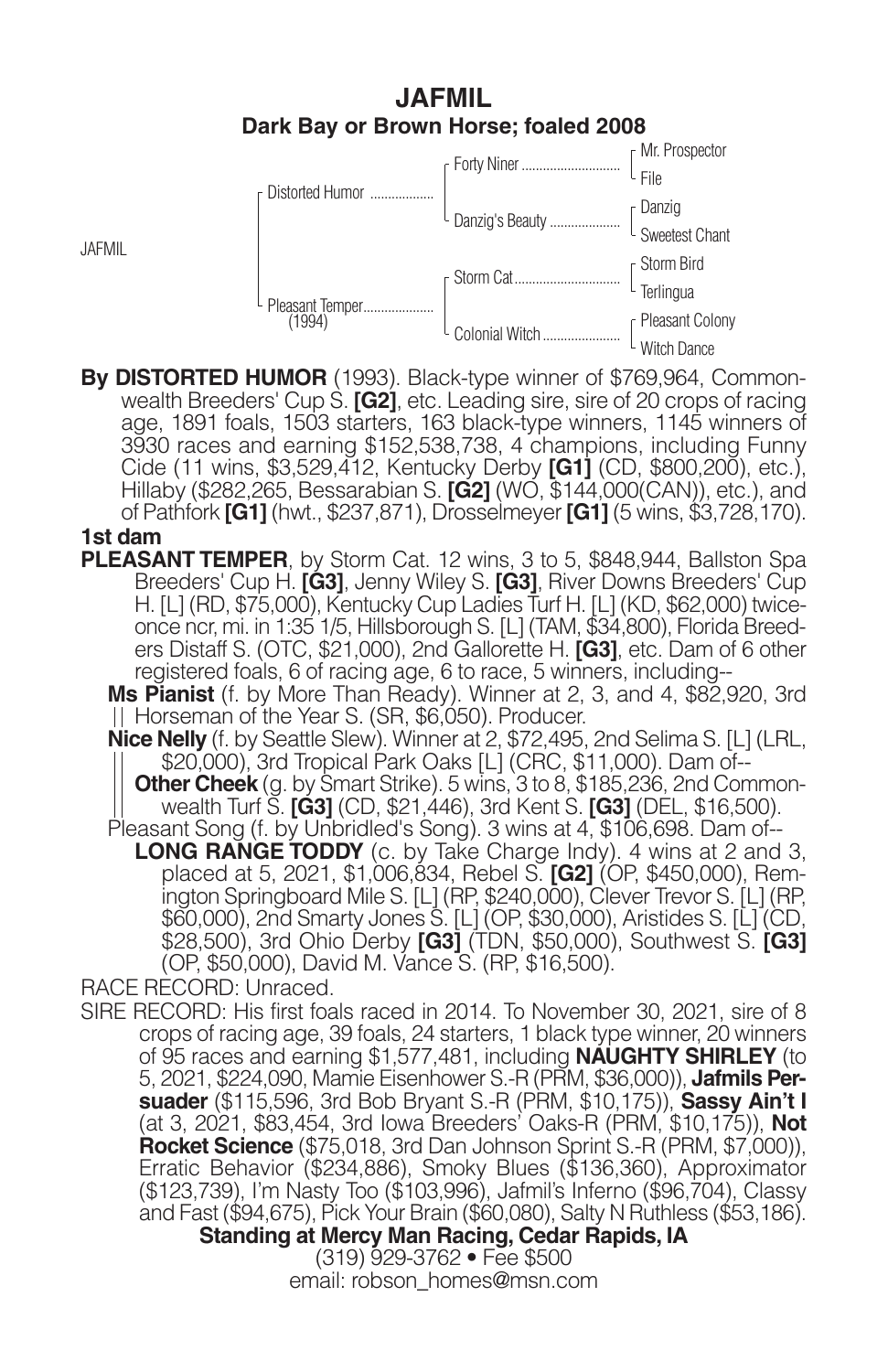# **PRINCE OF WAR Gray or Roan Colt; foaled 2017**



**By CAIRO PRINCE** (2011). Black-type winner of \$562,000, Holy Bull S. **[G2]** (GP, \$240,000), etc. Sire of 4 crops of racing age, 468 foals, 342 starters, 18 black-type winners, 222 winners of 471 races and earning \$18,020,- 543, including Royal Charlotte (\$408,150, Prioress S. **[G2]** (SAR, \$137,- 500), etc.), Kiss Today Goodbye (\$301,802, San Antonio S. **[G2]** (SA, \$120,000), etc.), New and Improved (\$168,725, Sands Point S. **[G2]** (BEL, \$110,000)), Dean Martini **[G3]** (\$458,760), Cairo Cat **[G3]** (\$171,289).

#### **1st dam**

ASSETS OF WAR, by Lawyer Ron. Winner at 2, \$65,325. Dam of 4 other registered foals, 3 of racing age, 3 to race, 3 winners--

**INSTAGRAND** (c. by Into Mischief). 2 wins at 2, \$316,760, Best Pal S. **[G2]** (DMR, \$120,000), 3rd Santa Anita Derby **[G1]** (SA, \$120,000), Gotham S. **[G3]** (AQU, \$36,000).

Aerial Assets (f. by Into Mischief). Winner at 3, \$67,771.

Master of War (g. by Noble Mission (GB)). Winner at 3, 2021, \$20,766.

### **2nd dam**

**ADDED ASSET**, by Lord At War (ARG). 5 wins, 2 to 4, \$330,022, Arlington Heights Oaks **[G3]**, Coral Gables H. [L] (HIA, \$60,000), Rolling Meadows S. [L] (AP, \$34,380), 2nd Beaumont S. **[G2]**, Gardenia H. **[G3]**, La Troienne S. [L] (CD, \$11,700), Edgewood S. [L] (CD, \$10,730), 3rd Louisville Budweiser Breeders' Cup H. **[G2]**. Half-sister to **ADDED GOLD** (4 wins, \$222,000, Black-Eyed Susan S. **[G2]**). Dam of 9 winners, including--

**The Best Day Ever** (f. by Brahms). 2 wins at 3, \$105,075, 2nd Regret S. **[G3]** (CD, \$33,872), 3rd Lake George S. **[G3]** (SAR, \$15,000). Producer. Dress Parade. Winner at 3, \$36,441. Dam of 3 winners, including--

**Ballard High** (c. by Flat Out). 3 wins at 3 and 4, \$232,693, 3rd Woodchopper S. (FG, \$7,500).

Enchanted Grounds. Winner at 4, \$8,845. Producer. Granddam of **NEP-TUNE** (f. by Native Khan, at 3, 2021, in Turkey, Zuhtu Erisen [L]).

Added Ruffles. Unraced. Dam of 2 foals, both winners, including--

**TIMELESS FASHION** (g. by Sky Classic). 10 wins, \$398,842, in N.A./U.S., Independence Day S. [L] (MNR, \$46,500), Independence Day S. [L] (MNR, \$45,000), Tejano Run S. (TP, \$30,690), Dust Commander S. (TP, \$29,450), Prairie Bayou S. (TP, \$29,450), Prairie Bayou S. (TP, \$29,140), 2nd West Virginia House of Delegates Speaker's Cup S. [L] (MNR, \$17,000), etc.; winner at 8, \$34,504, in Canada. (Total: \$433,569).

RACE RECORD: At 2, unraced; at 3, unplaced in 1 start. Earned \$310.

SIRE RECORD: **He stands his first season in 2022. Standing at Maynard Thompson Farm, Tama, IA** (641) 990-5308 • Fee \$1,000

email: mjt0304@hotmail.com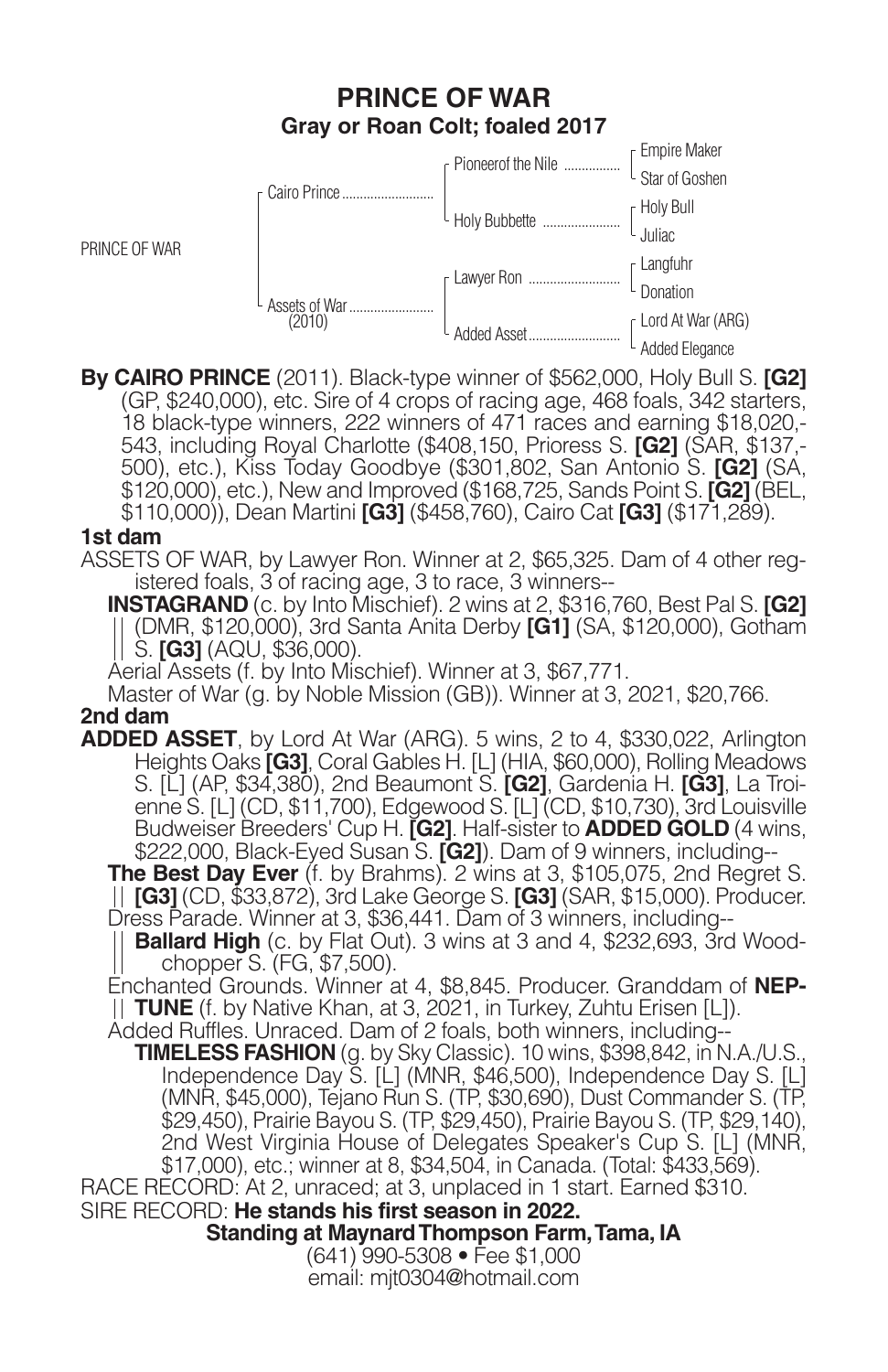# **SPANIARD Bay Horse; foaled 2006**

|  | Candy Ride (ARG)   | Ride the Rails   | · Cryptoclearance            |
|--|--------------------|------------------|------------------------------|
|  |                    |                  | Herbalesian                  |
|  |                    |                  |                              |
|  |                    |                  | [Candy Stripes]<br>City Girl |
|  | Shameful<br>(1999) | F Flying Chevron |                              |
|  |                    |                  | [Carson City<br>Fly Me First |
|  |                    | Lady's Legacy    | Matchlite                    |
|  |                    |                  | Wavering Lady                |

**By CANDY RIDE (ARG)** (1999). Champion miler in Argentina, black-type winner of \$749,149, Pacific Classic S. **[G1]** (DMR, \$600,000)-ntr, etc. Among the leading sires, sire of 14 crops of racing age, 1616 foals, 1160 starters, 99 black-type winners, 824 winners of 2866 races and earning \$123,039,- 415, 7 champions, including Gun Runner (\$15,988,500, Pegasus World Cup Invitational S. **[G1]** (GP, \$7,000,000), etc.), Shared Belief (\$2,932,200, Santa Anita H. **[G1]** (SA, \$600,000), etc.), Game Winner **[G1]** (\$2,027,500).

#### **1st dam**

**SPANIARD** 

RACE RECORD: At 2, once 2nd; at 3, one win in 1 start; at 4, one win, 3 times 2nd (Pirate's Bounty S.-R (DMR, \$15,765)), once 3rd; at 5, one win in 1 start. Totals: 3 wins, 4 times 2nd, once 3rd. Earned \$144,197. **SHAMEFUL**, by Flying Chevron. 4 wins at 3 and 4, \$241,345, Pine Tree Lane S. [L] (SA, \$47,190), etc. Half-sister to **LITTLE MATTH MAN** [L] (\$223,- 166), **Malibu Legacy** (\$41,637). Dam of 13 registered foals, 11 of racing age, including a 2-year-old of 2021, 10 to race, 10 winners, including-- **INDIAN BLESSING** (f. by Indian Charlie). 10 wins, \$2,595,420, in N.A./U.S., champion 2-year-old filly, champion female sprinter, Breeders' Cup Juvenile Fillies **[G1]** (MTH, \$1,080,000), etc.; placed in 1 start at 4, 1,468,968 dirhams, in U.A.E., 2nd Gulf News Dubai Golden Shaheen **[G1]**. (Total: \$2,995,420). Dam of **Ten Blessings [G1]** (c. by Smart Strike, \$162,610). **ROMAN THREAT** (g. by Roman Ruler). 5 wins, 4 to 7, \$175,403, Los Angeles H. **[G3]** (BHP, \$60,000), 2nd Potrero Grande S. **[G2]** (SA, \$30,000). **AX MAN** (g. by Misremembered). 7 wins, 3 to 6, 2021, \$365,797, Santana Mile S. [L] (SA, \$47,880), LARC Sir Barton S.-R (PIM, \$60,000), etc. **NIGHTLY NEWS** (g. by Misremembered). 4 wins, \$97,333, in N.A./U.S., Turf Paradise Derby (TUP, \$32,689); 2 wins, \$14,160, in Canada. (Total: \$108,050). **Maker Or Breaker** (f. by Empire Maker). 8 wins, 3 to 6, \$281,671, 2nd Orange County S. (LRC, \$15,000). **Spaniard** (c. by Candy Ride (ARG)). Black-type-placed winner, see record. **Leading Score** (c. by Midnight Lute). 3 wins at 3 and 5, \$143,810, 2nd Harry F. Brubaker S. (DMR, \$17,770), 3rd Comma to the Top S. (SA, \$9,450). SIRE RECORD: His first foals raced in 2015. To November 30, 2021, sire of 6 crops of racing age, 59 foals, 36 starters, 24 winners of 72 races and earning \$1,499,649, including **Lyla Lorraine** (to 8, 2021, \$158,555, 3rd OLG Muskoka S.-R (WO, \$20,000(CAN)), Spanish Hombre (\$211,673), Gimbala (\$146,132), Hipp Smitt (\$127,700), Moon Doggie (\$113,716), Now We Are Nine (\$82,822), Brady O'Brady (\$81,435), Diva On a Dime (\$65,045), Poquito Bandito (\$53,510), Ihavebetteridea (\$40,706). **Standing at Bryant Thoroughbreds, Moulton, IA** (641) 895-9306 • Fee \$1,500

email: lhouf87@gmail.com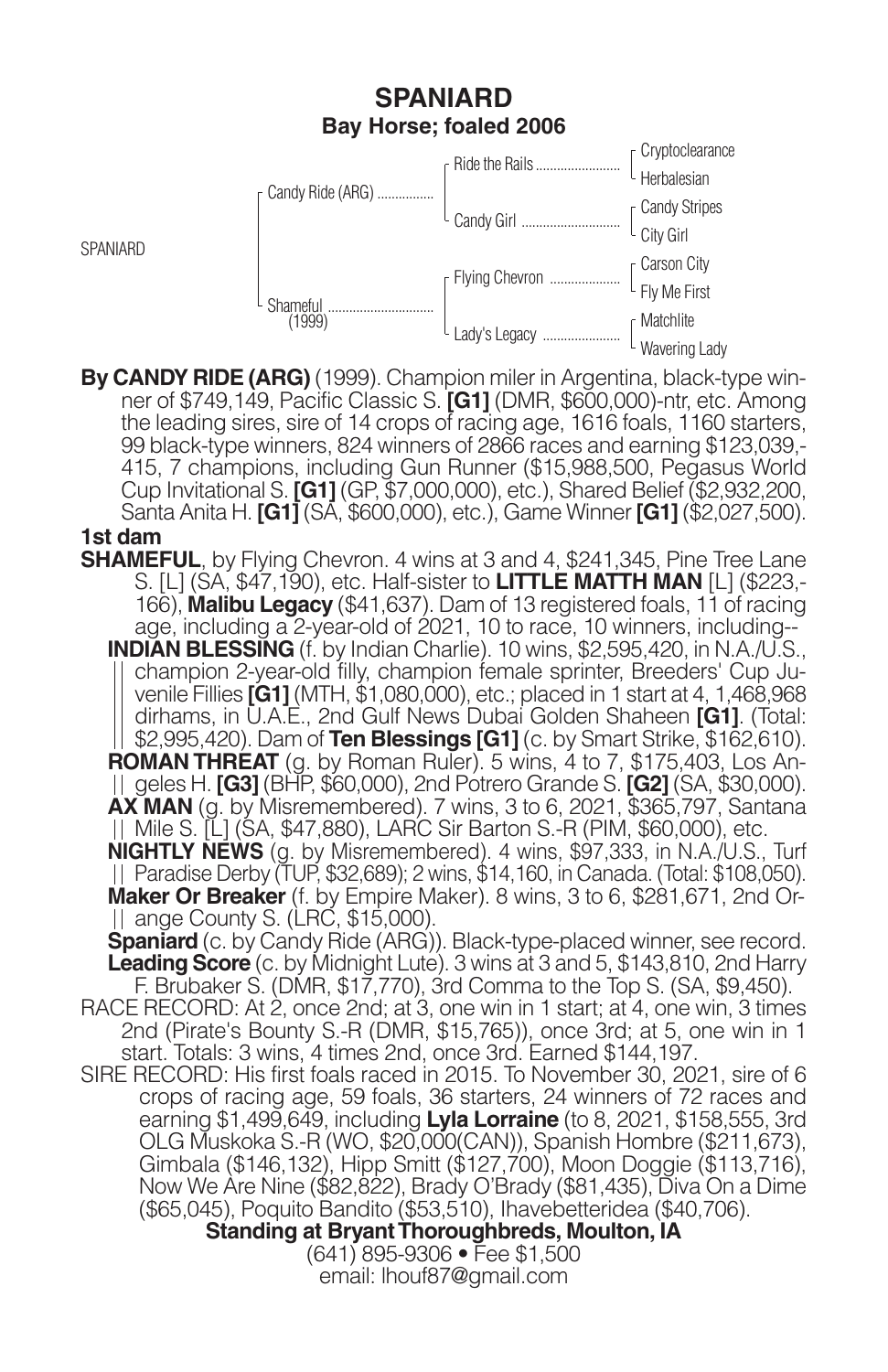## **STROLL Dark Bay or Brown Horse; foaled 2000**



**By PULPIT** (1994). Black-type winner of \$728,200, Toyota Blue Grass S. **[G2]**, etc. Sire of 15 crops of racing age, 948 foals, 799 starters, 74 black-type winners, 1 champion, 590 winners of 1936 races and earning \$79,145,- 246, including Govinda (hwt., \$290,530, Grosser Preis der Jungheinrich Gabelstapler-Hamburger Flieger Trophy **[G3]**, etc.), Lord Nelson (7 wins, \$958,271, Triple Bend S. **[G1]** (SA, \$180,000), etc.), Pyro (\$1,673,673, Forego S. **[G1]** (SAR, \$180,000), etc.), Rutherienne **[G1]** (\$1,298,671).

### **1st dam**

**Maid for Walking (GB)**, by Prince Sabo. 3 wins, £118,275, in England, 2nd Princess Margaret S. **[G3]**. (Total: \$185,563). Half-sister to **MAID FOR THE HILLS** [L]. Dam of 9 registered foals, 9 of racing age, 9 to race, 7 winners, including-- **STROLL** (c. by Pulpit). Black-type winner, see record.

**PATROL** (c. by Lear Fan). 6 wins at 3 and 4, \$409,570, in N.A./U.S., Dallas Turf Cup H. [L] (LS, \$150,000), etc. (Total: \$411,911). Sire.

**Tromp** (g. by Unbridled). 4 wins, \$129,741, 3rd Sport City H. (LAD, \$5,000). Pace (f. by Indian Ridge). Winner at 3, \$10,260. Producer. Granddam of **GEAR JOCKEY [G3]** (c. by Twirling Candy, 4 wins at 4, 2021, \$922,875). Maid for Winning (f. by Gone West). Unplaced in France. Dam of **YOURTIMEIS-NOW [G3]** (f. by Charm Spirit), **Hors de Combat [G3]** (g. by Mount Nelson (GB), Total: \$325,411), **Stroll Patrol [G3]** (f. by Mount Nelson (GB)).

RACE RECORD: At 2, one win, once 2nd, once 3rd; at 3, five wins (Jamaica H. **[G2]** (BEL, \$120,000), National Museum of Racing Hall of Fame H. **[G2]** (SAR, \$90,000), Calder Derby **[G3]** (CRC, \$120,000), Lamplighter S. (MTH, \$30,000)), once 2nd in 6 starts; at 4, one win (Woodford Reserve Turf Classic S. **[G1]** (CD, \$281,418)), once 2nd (Belmont Breeders' Cup H. **[G2]** (BEL, \$41,606)). Totals: 7 wins, 3 times 2nd, once 3rd. Earned \$795,071.

SIRE RECORD: His first foals raced in 2008. To November 30, 2021, sire of 14 crops of racing age, 367 foals, 295 starters, 17 black type winners, 210 winners of 696 races and earning \$17,396,450, including **VAN LEAR ROSE** (\$283,080, champion 2-year-old filly in Canada, Mazarine S. **[G3]** (WO, \$180,000(CAN)), etc.), **WET YOUR WHISTLE** (\$590,653, Highlander S. **[G1]** (WO, \$180,000(CAN)), etc.), **SKYLANDER GIRL** (\$709,369, Hendrie S. **[G3]** (WO, \$108,000(CAN)), etc.), **GREAT MINDS [G3]** (\$443,560), **SISTAS STROLL [G3]** (\$235,420), **AFTERNOON STROLL [G3]** (\$213,- 630), **SPECIAL ENVOY** (\$311,350), **EXTRASEXYHIPPZSTER** (\$268,- 400), **STROLLIN THE BAYOU** (\$265,652), **CRONINTHEBARBARIAN** (\$254,264), **DYNA STROLL** [L] (\$208,146), **CELTICUS** (\$204,309), **COP-PER NICKEL** (4 wins, \$160,986), **SMUGGLER'S HOLD** (\$141,207). **Standing at Iowa State University, Ames, IA** (515) 290-7669 • Fee \$2,000

email: nikkif@iastate.edu